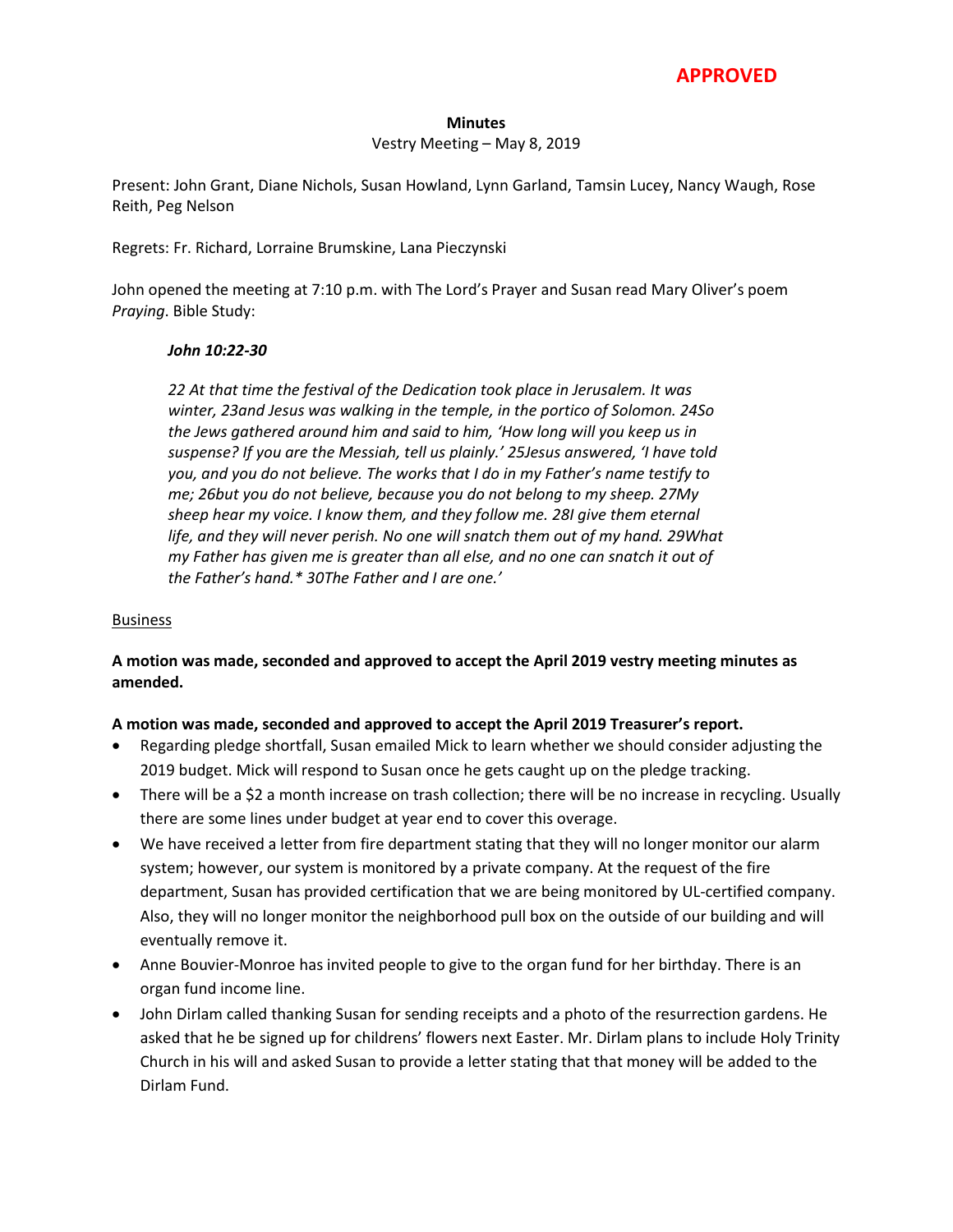### Review of Last Month's Events

- Fr. Richard's Holy Week Applause Letter is attached to and made a part of these minutes. The letter acknowledged participation by many during Holy Week.
- Lynn has removed the drapes from the crosses at the front of the church, hemmed and replaced the white drape on the center cross. There was discussion about keeping the crosses and the flower crosses at the altar. Fr. Richard has indicated that the flower cross should stand at least until the end of this month. Going forward, Lynn and Rose (the drape committee) will discuss this with Fr. Richard, and, if the tradition is to continue next year, they will see to it that the drape is properly displayed with purple on Palm Sunday, black on Good Friday, and white on Easter. They will report at the next vestry meeting.

# Upcoming Events

- Holy Trinity plans on a strong attendance at the May 11 Small Church Summit.
- For the building anniversary celebration on June 15, we need grill masters. We will be ordering the meat from Sterns. Diane reported that her son Jacob and possibly her granddaughter will facilitate serving at the luncheon on Sunday, June 16. Tamsin suggested that we notify Stonebridge Press. Expenses will be posted to Hospitality.
- Pam Mott will join us for the Mutual Ministry Review following coffee hour on June 30. A notice will be put into the June Tidings and Chris will be asked to include it on the monthly calendar.

# Community Gardens

Tamsin Lucey explained that there will be no hands-on role by Holy Trinity parishioners in the community gardens project unless someone is interested in helping. This can be a mission for our church with donations passing through our account for purchase of necessary items. **A motion was made, seconded and approved that Tamsin will be a facilitator to the community gardens project and will work with Ciro using our letterhead in seeking funds and material goods because this is a mission opportunity to work with this grassroots community effort.**

### Building & Grounds

- Tamsin Lucey reported that the ladders are now secured to the wall on the stage.
- The wood at the side of the building will be removed by a neighbor.
- Tables will be set up in the parish hall on Sundays for people to gather who wish to discuss the readings or sermon after church.

Closing prayer – Prayer for the Parish Meeting adjourned at 8:45 p.m. Next Vestry Meeting June 12, 2019 @ 7:00 PM

Respectfully submitted by Peg Nelson, Clerk